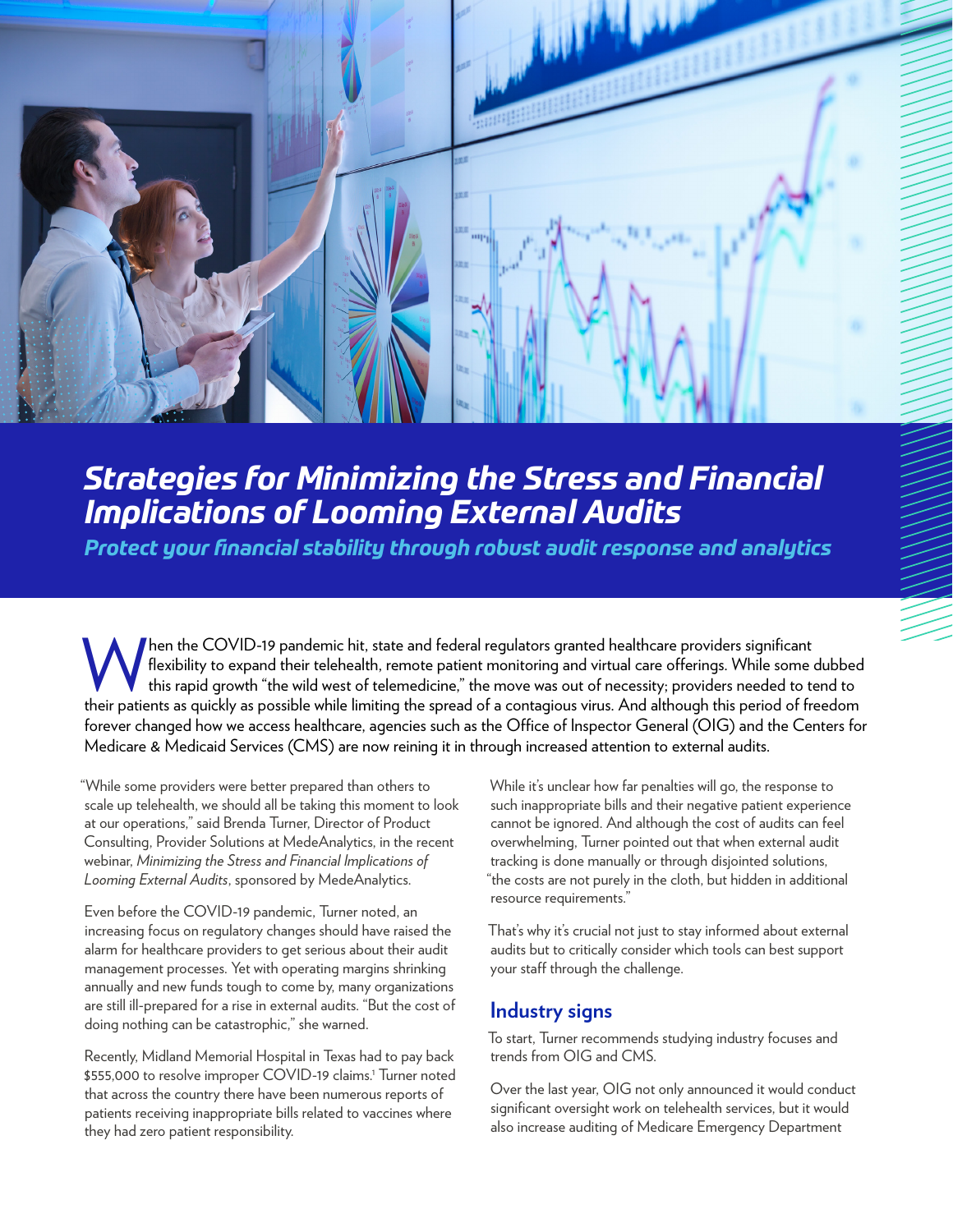

## *We are working with clients to optimize their analytics to their geographical and payer policies."*

**BRENDA TURNER |** Director of Product Consulting, Provider Solutions | MedeAnalytics

Evaluation and Management Services. Furthermore, it stated it would assess the accuracy of place-of-service codes on claims for Medicare Part B physician services when beneficiaries are inpatients under Part A. According to Turner, data suggests that incorrect place-of-service codes may have led to significant overpayments from 2018 to 2019.

Then there is CMS. CMS's budget for fraud, waste and abuse mitigation doubled from 2021 to 2022. And this past spring, the organization asked for a \$50.5 million increase in funding for medical review activities, including pre- and post-payment audits and the Targeted Probe-and-Educate (TPE) process.<sup>2</sup>

While these are pressing signs, Turner has found that the best regulatory and compliance departments aren't only concerned with today's problems but those on the horizon. Some trends she's following include:

- **Payment parity laws.** State-specific payment parity laws should be a key focus for providers planning to continue telehealth services in the coming years. "We are working with clients to optimize their analytics to their geographical and payer policies," she explained.
- **Surprise bills and price transparency regulations.** Both will continue to shape how compliance works with patient access, billing and other departments, according to Turner.
- **Payer audits.** It is essential to consider how policy changes affecting payers will affect relationships with providers. For example, with a growing number of Medicare Advantage members, some MA RADV program changes will increase RADV audits for payers. How they are audited may impact provider audits as well.

## **Tools to succeed**

With these trends in mind, Turner advises organizations to critically assess their auditing process. Can your audit reviewers quickly communicate and respond to external audits? Have you missed any deadlines? Do you have analytic tools to provide insights into your appeals process and prove financial contributions?

"These questions can inform what tools will help minimize your audit risk and manage external audits efficiently to decrease take-backs, fines and penalties while managing the cost of working through the audit," she said.

This is the self-assessment Ardent Health Services undertook before partnering with MedeAnalytics in 2018 to implement its audit monitoring system.

Based in Nashville, Tenn., Ardent comprises 30 hospitals and more than 26,000 employees, bringing \$4.4 billion in revenue annually. According to Melissa Barreras, Assistant Vice President of Health Information Management (HIM) operations, the organization's previous audit system was more of a data warehouse. "Whenever we needed to run a report, we essentially had to undergo a data dump and then manually refine it in Excel," she explained. "Per hospital, it would take 1.5 hours to run a report on average. Now, we can go into MedeAnalytics and run a report in 5-10 minutes."

This dramatically shifted buy-in from end-users and key stakeholders. "When your system is just a data repository, you have to keep track of deadlines manually. With an audit monitoring system, you can assign tasks – whether to a case manager or a CDI manager – and they will know what to do next. They don't have to fumble through spreadsheets," Barreras noted. This was a huge selling point because her team wanted a quick and efficient way to respond to appeals and denials.

Furthermore, by reducing the risk of human error, the Ardent leadership team was more confident in Barreras' data. "If your CFO looks at numbers and they aren't adding up, you're

# **A A**

*When your system is just a data repository, you have to keep track of deadlines manually. With an audit monitoring system, you can assign tasks – whether to a case manager or a CDI manager – and they will know what to do next. They don't have to fumble through spreadsheets."*

**MELISSA BARRERAS |** Assistant Vice President of Health Information Management (HIM) operations | Ardent Health Services